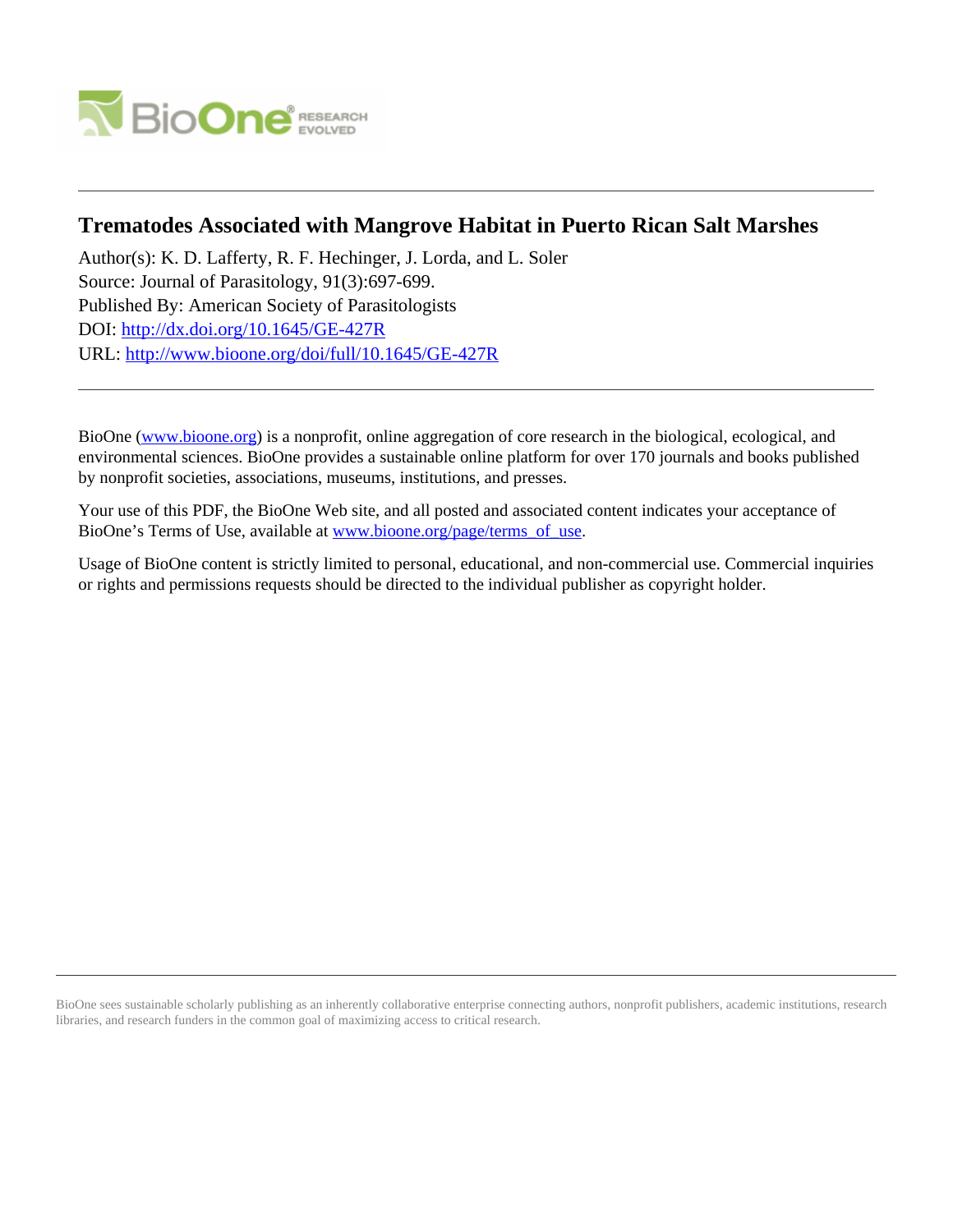## **Prevalence of Antibodies to Toxoplasma gondii in Raccoons (Procyon lotor) From an Urban Area of Northern Virginia**

**Katie Hancock, Lori A. Thiele**\***, Anne M. Zajac, Francois Elvinger**†**, and David S. Lindsay,** Center for Molecular Medicine and Infectious Diseases, Department of Biomedical Sciences and Pathobiology, Virginia–Maryland Regional College of Veterinary Medicine, Virginia Tech, 1410 Prices Fork Road, Blacksburg, Virginia 24061-0342; \*Oral Rabies Vaccine Program, Fairfax County Health Department, 10777 Main Street, Fairfax, Virginia 22030; †Department of Large Animal Clinical Sciences, Virginia–Maryland Regional College of Veterinary Medicine, Virginia Tech, Duck Pond Drive, Blacksburg, Virginia 24061-0442. e-mail: lindsayd@vt.edu

ABSTRACT: Raccoons (*Procyon lotor*) are intermediate hosts for *Toxoplasma gondii*, and clinical toxoplasmosis in raccoons has been reported. A 2-yr serological survey was conducted to determine the prevalence of antibodies to *T. gondii* in raccoons collected from Fairfax County, Virginia, a suburban/urban area outside Washington, D.C. Serum samples from 256 raccoons were examined for *T. gondii* antibodies at a 1:50 dilution using the modified direct agglutination test. Results indicated that 216 (84.4%) of the raccoons had been exposed to *T. gondii*. Our results indicate that raccoons in this area of Virginia are frequently exposed to *T. gondii*. Domestic cats were common in the study area and may have served as a source of oocysts for raccoons and the food items of raccoons.

Raccoons (*Procyon lotor*) can serve as environmental monitors for several zoonotic diseases of humans (Bigler et al., 1975). Because they are omnivores, raccoons can acquire *Toxoplasma gondii* infections by ingesting oocysts from the environment or tissue cysts within infected prey or scavenged food sources. Clinical toxoplasmosis has been observed in naturally infected raccoons (Maurer and Nielsen, 1981). Raccoons with concurrent canine distemper virus infection are more likely to have toxoplasmosis than are those without this immunosuppressive virus (Moller and Nielsen, 1964; Maurer and Nielsen, 1981; Dubey et al., 1992). The present study was conducted to determine the serological prevalence of antibodies to *T. gondii* in raccoons from an urban area of northern Virginia.

The raccoons used in the present study originated in various locations

TABLE I. Prevalence of antibodies to *Toxoplasma gondii* in raccoons.

| Location        | No. examined/<br>No. positive<br>$(\% )$ | Test*       | Reference                 |
|-----------------|------------------------------------------|-------------|---------------------------|
| California      | 25/12<br>(48)                            | <b>IHAT</b> | Franti et al. (1976)      |
| California      | 7/2<br>(29)                              | <b>IHAT</b> | Riemann et al. (1975)     |
| Florida         | 530/95<br>(18)                           | <b>IHAT</b> | Burridge et al. (1979)    |
| Florida         | 24/7<br>(29)                             | <b>MAT</b>  | Lindsay et al. $(2001)$   |
| Georgia         | (33)<br>67/22                            | DT          | Walton and Walls (1964)   |
| <b>Illinois</b> | 379/184 (49)                             | <b>MAT</b>  | Mitchell et al. (1999)    |
| Iowa            | 885/134 (15)                             | <b>MAT</b>  | Hill et al. (1998)        |
| Iowa            | 30/20<br>(67)                            | <b>MAT</b>  | Dubey et al. $(1992)$     |
| Iowa            | 14/4<br>(29)                             | <b>MAT</b>  | Smith et al. (1992)       |
| Maryland        | 77/18<br>(24)                            | DT          | Jacobs and Stanley (1962) |
| Massachusetts   | 25/23<br>(92)                            | <b>MAT</b>  | Lindsay et al. $(2001)$   |
| New Jersey      | 45/33<br>(73)                            | <b>MAT</b>  | Dubey et al. (1992)       |
| New Jersey      | 25/10<br>(40)                            | <b>MAT</b>  | Lindsay et al. $(2001)$   |
| Ohio            | 119/67<br>(56)                           | <b>MAT</b>  | Dubey et al. $(1992)$     |
| Pennsylvania    | 93/45<br>(48)                            | <b>MAT</b>  | Dubey et al. (1992)       |
| Pennsylvania    | 25/6<br>(24)                             | <b>MAT</b>  | Lindsay et al. $(2001)$   |
| South Carolina  | 72/25<br>(35)                            | <b>MAT</b>  | Dubey et al. $(1992)$     |
| Virginia        | 68/25<br>(37)                            | MAT         | Dubey et al. $(1992)$     |
| Virginia        | 256/216 (84)                             | MAT         | Present study             |

\* DT, Sabin-Feldman dye test; IHAT, indirect hemagglutination test; MAT, modified direct agglutination test.

of Fairfax County (38°42'N, 77°10'W), Virginia, a suburban/urban area outside Washington, D.C. The animals were live-trapped as part of a larger study of rabies in Fairfax County. Blood samples were collected from all trapped raccoons. The animals were released immediately after sampling was completed. The serum was collected, placed in a tube, and frozen at  $-70$  C. Frozen sera were sent to the Center for Molecular Medicine and Infectious Diseases, Department of Biomedical Sciences and Pathobiology, Virginia–Maryland Regional College of Veterinary Medicine, Virginia Tech, Blacksburg, Virginia, for agglutination testing.

The modified direct agglutination test (MAT) (Dubey and Desmonts, 1987) was used to examine sera for agglutinating antibodies to *T. gondii*. The MAT has been validated in raccoons experimentally infected with *T. gondii* (Dubey et al., 1993). A dilution of 1:50 was used to screen sera in the present study. We examined serum samples from 136 raccoons in the year 2000 and from another 120 in the year 2001. Positive raccoon sera from the 2001 sampling period were examined further at dilutions of 1:500 and 1:1,000.

Positive MAT test results were found in 110 (80.9%) of 136 raccoons from the year 2000 and in 106 (88.3%) of 120 raccoons from the year 2001. Total prevalence over the 2-yr study period was 216 of 256 (84.4%). Thirty-six (34.0%) of 106 positive samples from 2001 were MAT positive at a 1:500 dilution, and 31 (29.2%) of these 106 samples also were positive at a 1:1,000 dilution.

Our overall prevalence is higher than that reported by others for raccoons from Virginia and other regions of the United States (Table I). This may result from the higher sensitivity and specificity of the MAT compared to those of other serological tests used to determine the prevalence of *T. gondii*. Dubey et al. (1993) evaluated the performance of the MAT, Sabin-Feldman dye test (DT), latex agglutination test (LAT), and indirect hemagglutination test (IHT) using sera from experimentally infected raccoons. They found that the MAT detected antibodies earlier and at higher titers compared with the other serological tests (Dubey et al., 1993). Results of the DT and MAT were similar for identifying positive raccoons, whereas the LAT and IHT gave consistently fewer positive titers (Dubey et al., 1993).

Raccoons are susceptible to both *T. gondii* tissue cysts and oocysts, but clinical toxoplasmosis has not been reported in experimentally infected raccoons (Miller et al., 1972; Dubey et al., 1993). Tissue cysts of experimentally infected raccoons are more prevalent in the muscles than in the brain (Dubey et al., 1993). This is interesting, because clinical toxoplasmosis in raccoons is associated with encephalitis and immunosuppression (Moller and Nielsen, 1964; Maurer and Nielsen, 1981; Dubey et al., 1992).

We did not catch bobcats (*Lynx rufus*) during our trapping of raccoons, but we frequently caught domestic cats. We estimate that we trapped 10–15 cats for every 100 raccoons. Domestic cats are a probable source of *T. gondii* oocysts for raccoons and prey items of raccoons.

This study was supported in part by the County of Fairfax Board of Supervisors, Fairfax, Virginia, and by a clinical research grant from the Virginia–Maryland Regional College of Veterinary Medicine to D.S.L.

#### **LITERATURE CITED**

BIGLER, W. J., J. H. JENKINS, P. M. CUMBIE, G. L. HOFF, AND E. C. PRATHER. 1975. Wildlife and environmental health: Raccoons as indicators of zoonoses and pollutants in southeastern United States. Journal of the American Veterinary Medical Association **167:** 592– 597.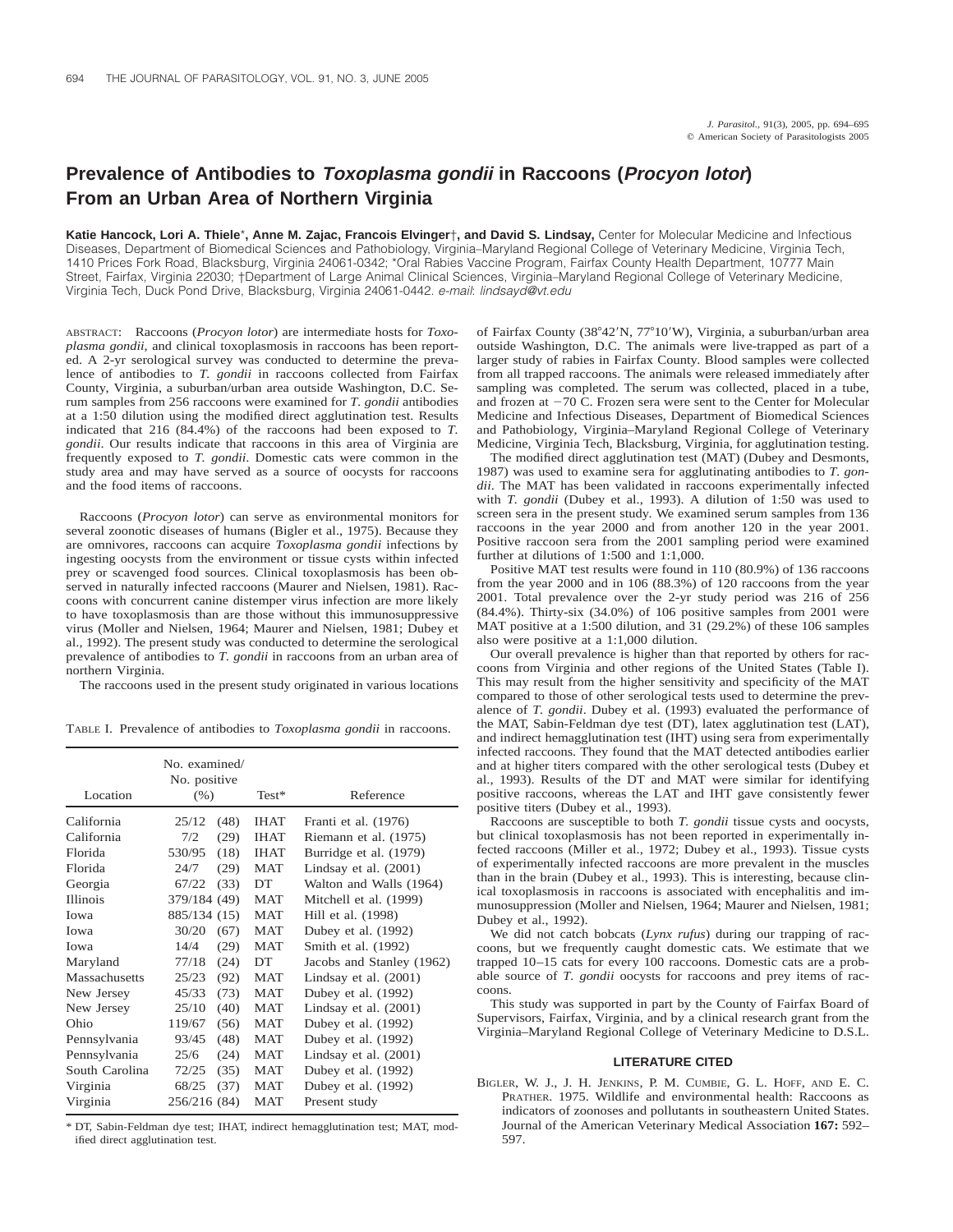- BURRIDGE, M. J., W. J. BIGLER, D. J. FORRESTER, AND J. M. HENNEMANN. 1979. Serologic survey for *Toxoplasma gondii* in wild animals in Florida. Journal of the American Veterinary Medical Association **175:** 964–967.
- DUBEY, J. P., AND G. DESMONTS. 1987. Serological responses of equids fed *Toxoplasma gondii* oocysts. Equine Veterinary Journal **19:** 337–339.
	- ———, A. N. HAMIR, C. A. HANLON, AND C. E. RUPPRECHT. 1992. Prevalence of *Toxoplasma gondii* infection in raccoons. Journal of the American Veterinary Medical Association **200:** 534–536.
- ———, ———, S. K. SHEN, P. THULLIEZ, AND C. E. RUPPRECHT. 1993. Experimental *Toxoplasma gondii* infection in raccoons (*Procyon lotor*). Journal of Parasitology **79:** 548–552.
- FRANTI, C. E., H. P. RIEMANN, D. E. BEHYMER, D. SUTHER, J. A. HO-WARTH, AND R. RUPPANNER. 1976. Prevalence of *Toxoplasma gondii* antibodies in wild and domestic animals in northern California. Journal of the American Veterinary Medical Association **169:** 901– 906.
- HILL, R. E., J. J. ZIMMERMAN, R. W. WILLS, S. PATTON, AND W. R. CLARK. 1998. Seroprevalence of antibodies against *Toxoplasma gondii* in free-ranging mammals in Iowa. Journal of Wildlife Diseases **34:** 811–815.
- JACOBS, L., AND A. M. STANLEY. 1962. Prevalence of *Toxoplasma* antibodies in rabbits, squirrels, and raccoons collected in and near the Patuxent Wildlife Research Center. Journal of Parasitology **48:** 550.

LINDSAY, D. S., J. SPENCER, C. RUPPRECHT, AND B. L. BLAGBURN. 2001.

Prevalence of agglutinating antibodies to *Neospora caninum* in raccoons, *Procyon lotor*. Journal of Parasitology **87:** 1197–1198.

- MAURER, K. E., AND S. W. NIELSEN. 1981. Neurologic disorders in the raccoon in northeastern United States. Journal of the American Veterinary Medical Association **79:** 1095–1098.
- MILLER, N. L., J. K. FRENKEL, AND J. P. DUBEY. 1972. Oral infections with *Toxoplasma* cysts and oocysts in felines, other mammals, and in birds. Journal of Parasitology **58:** 928–937.
- MITCHELL, M. A., L. L. HUNGEFORD, C. NIXON, T. ESKER, J. SULLIVAN, R. KOERKENMEIER, AND J. P. DUBEY. 1999. Serologic survey for selected infectious disease agents in raccoons from Illinois. Journal of Wildlife Diseases **35:** 347–355.
- MOLLER, T., AND S. W. NIELSEN. 1964. Toxoplasmosis in distemper susceptible carnivora. Veterinary Pathology **1:** 189–203.
- RIEMANN, H. P., J. A. HOWARTH, R. RUPPANNER, C. E. FRANTI, AND D. E. BEHYMER. 1975. *Toxoplasma* antibodies among bobcats and other carnivores of northern California. Journal of Wildlife Diseases **11:** 272–276.
- SMITH, K. E., J. J. ZIMMERMAN, S. PATTON, G. W. BERAN, AND H. T. HILL. 1992. The epidemiology of toxoplasmosis on Iowa swine farms with an emphasis on the roles of free-living mammals. Veterinary Parasitology **42:** 199–211.
- WALTON, B. C., AND K. W. WALLS. 1964. Prevalence of toxoplasmosis in wild animals from Fort Stewart, Georgia, as indicated by serological tests and mouse inoculation. American Journal of Tropical Medicine and Hygiene **13:** 530–533.

*J. Parasitol.,* 91(3), 2005, pp. 695–697  $©$  American Society of Parasitologists 2005

### **Toxoplasmosis in a Hawaiian Monk Seal (Monachus schauinslandi )**

**Shelley P. Honnold, Robert Braun**\***, Dana P. Scott, C. Sreekumar**†**, and J. P. Dubey**†‡**,** Armed Forces Institute of Pathology, Department of Veterinary Pathology, Washington, District of Columbia 20306-6000; \*National Marine Fisheries, 2570 Dole Street, Honolulu, Hawaii; †Animal Parasitic Diseases Laboratory, Animal and Natural Resources Institute, Beltsville Agricultural Research Center, United States Department of Agriculture, Beltsville, Maryland 20705-2350. ‡To whom correspondence should be addressed. e-mail: jdubey@anri.barc.usda.gov

ABSTRACT: *Toxoplasma gondii* infection in marine mammals is intriguing and indicative of contamination of the ocean environment with oocysts. *T. gondii* was identified in a Hawaiian monk seal (*Monachus schauinslandi*) that had visceral and cerebral lesions. Tachyzoites were found in the lymph nodes, spleen, diaphragm, heart, adrenal glands, and brain. A few tissue cysts were found in sections of the cerebrum. The diagnosis was confirmed serologically, by immunohistochemical staining with *T. gondii*-specific polyclonal rabbit serum, and by the detection of *T. gondii* DNA. The genotype was determined to be type III by restriction fragment length polymorphisms of the SAG2 gene. This is the first report of *T. gondii* infection in a Hawaiian monk seal.

*Toxoplasma gondii* infections have been reported in many homeothermic animals, including several species of marine mammals (Dubey and Beattie, 1988; Resendes et al., 2002; Dubey et al., 2003). Recently, concerns have been raised that *T. gondii* may be a cause of mortality in sea otters, which are an endangered species in U.S. waters (Thomas and Cole, 1996; Lindsay et al., 2001; Miller, Gardner, Kreuder et al., 2002). Viable *T. gondii* was isolated from 15 of 67 (Cole et al., 2000) and 24 of 75 (Miller, Gardner, Packham et al., 2002) dead sea otters, indicating that *T. gondii* infection is common in this animal. It has been suggested that sea otters become infected with *T. gondii* oocysts in the sea from freshwater coastal runoff (Miller, Gardner, Kreuder et al., 2002). The Hawaiian monk seal (*Monachus schauinslandi*) is an endangered pinniped in U.S. waters and its population has declined since 1950. We report fatal *T. gondii* infection in this host for the first time.

An adult male Hawaiian monk seal (RK07) was found dead in the surf zone on 22 January 2004 at Otsuka beach on the east side of the island of Kauai, near the town of Kapaa. The animal was covered with ice, and a necropsy examination was performed 15 hr later. This animal was in good nutritional condition as evidenced by normal blubber thickness. The submandibular, prescapular, and tracheobronchial lymph nodes were enlarged and darker than normal. The cranial lung lobes were edematous, glistening, and gelatinous bilaterally. The stomach contained 2 L of fluid, and the bile duct was enlarged. Helminths were found in the trachea and stomach.

Tissue specimens were fixed in 10% formalin and submitted to the Armed Forces Institute of Pathology, Washington, D.C., for histologic examination. Tissues were processed routinely, sectioned, stained with hematoxylin and eosin, and examined microscopically.

Tissues were also forwarded to the Animal Parasitic Diseases Laboratory, Beltsville, Maryland, for *T. gondii* examination. Deparaffinized sections of tissues were stained immunohistochemically with *T. gondii* and *Neospora caninum* polyclonal sera as described (Lindsay and Dubey, 1989; Dubey et al., 2001). In addition, sections were allowed to react with anti-BAG1 polyclonal rabbit antibody specific for bradyzoites (McAllister et al., 1996). A sample of frozen blood was thawed, centrifuged, and the serum was tested for antibodies to *T. gondii* using the modified agglutination test (MAT) as described (Dubey and Desmonts, 1987). For molecular confirmation, DNA was extracted from the lymph nodes of the monk seal using a DNAeasy tissue kit (Qiagen, Valencia, California) according to the manufacturer's instructions. The DNA sample was tested for the amplification of the *T. gondii*-specific SAG2 fragments (Howe et al., 1997), along with positive and negative controls. The PCR products were electrophoresed in a 2% agarose gel with molecular weight standards. Genotype was determined by restriction fragment length polymorphisms (RFLP) of the SAG2 gene (Howe et al., 1997).

Prominent lesions were observed in multiple tissues (lymph nodes, spleen, adrenal glands, diaphragm, and brain), and characterized by necrosis with variable numbers of extracellular and intracellular protozoal tachyzoites. The most severe lesions were within the lymph nodes (Fig.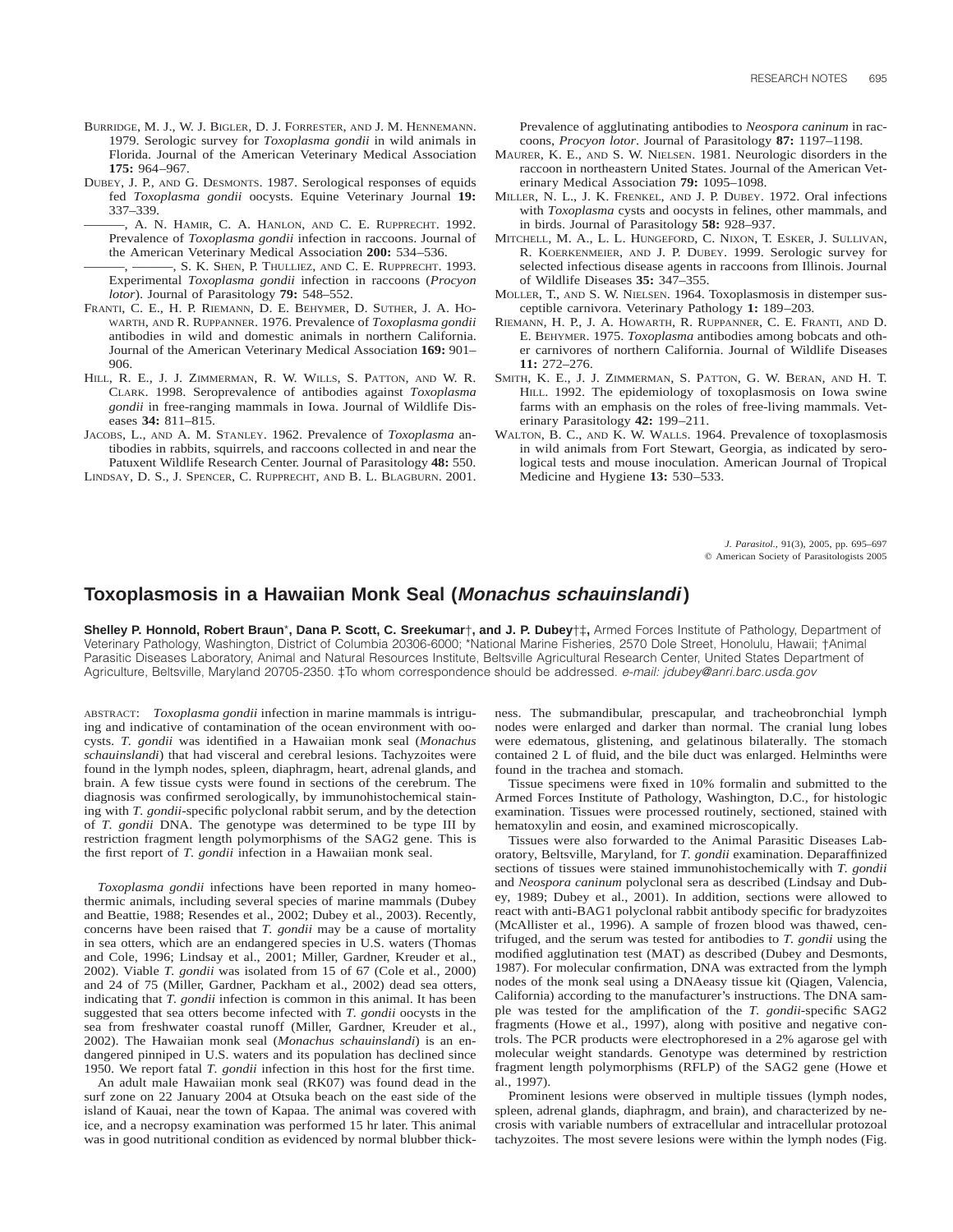

FIGURE 1. Lesions and *T. gondii* in sections of lymph nodes **(A–C)** and cerebrum **(D, E)** of the Hawaiian monk seal stained with hematoxylin and eosin **(A, B, D)** or with *T. gondii* antibodies **(C, E)**. **(A)** Note a large central area of necrosis (arrow). **(B)** Numerous extracellular tachyzoites (arrows). **(C)** Numerous *T. gondii* tachyzoites (all black areas). **(D)** Note 6 tissue cysts (arrows) and a group of tachyzoites (arrowheads). **(E)** Note that tachyzoites (arrows) stained immunohistochemically are larger in size than tachyzoites stained with hematoxylin and eosin in **(B)**.

1A–C). The medulla of the lymph nodes contained large areas of lytic necrosis, hemorrhage, and numerous extracellular protozoal tachyzoites. Scattered throughout the cortex of the lymph nodes were numerous intracellular tachyzoites. The spleen was similarly affected with large areas of necrosis containing both extracellular and intracellular tachyzoites. Within the adrenal cortex there were multifocal, variably sized areas of lytic necrosis with hemorrhage and a few tachyzoites. Less affected areas of the adrenal cortex contained few intracellular tachyzoites. There were few random, multifocal areas of necrosis and rare intracellular tachyzoites within the diaphragm. The heart had a single aggregate of intracellular tachyzoites. The brain had few scattered glial nodules, a few extracellular and intracellular tachyzoites, and few small tissue cysts (Fig. 1C, D).

Other histologic findings included minimal multifocal lymphocytic myelitis with gliosis and hemorrhage, moderate diffuse pulmonary congestion with alveolar edema, minimal multifocal epicardial nodular granulomatous steatitis with edema, mild focal histiocytic and neutrophilic gastritis with intralesional metazoan parasite, moderate multifocal testicular interstitial hemorrhage with minimal subacute epididymitis, and multiple intraluminal cestode larvae within the small intestine. In addition, there was moderate autolysis in several tissues with significant postmortem bacterial overgrowth.

Protozoa in sections of lymph nodes, spleen, adrenal glands, lung, and the cerebrum reacted positively with *T. gondii* polyclonal antibodies (Fig. 1C, E) and not with *N. caninum* antibodies. Tissue cysts in brain reacted with BAG 1 antibodies. Antibodies to *T. gondii* were found in a 1:100 dilution of the serum even though the sample was hemolyzed. Amplifications of the specific SAG2 products were noticed from the DNA obtained from the lymph node of the monk seal as well as the positive control. The isolate was found to have the type III genotype on RFLP.

The character of lesions suggests that the seal acquired *T. gondii* infection recently, most likely through ingestion of oocysts. There was severe necrosis of lymph nodes with numerous tachyzoites. The cerebral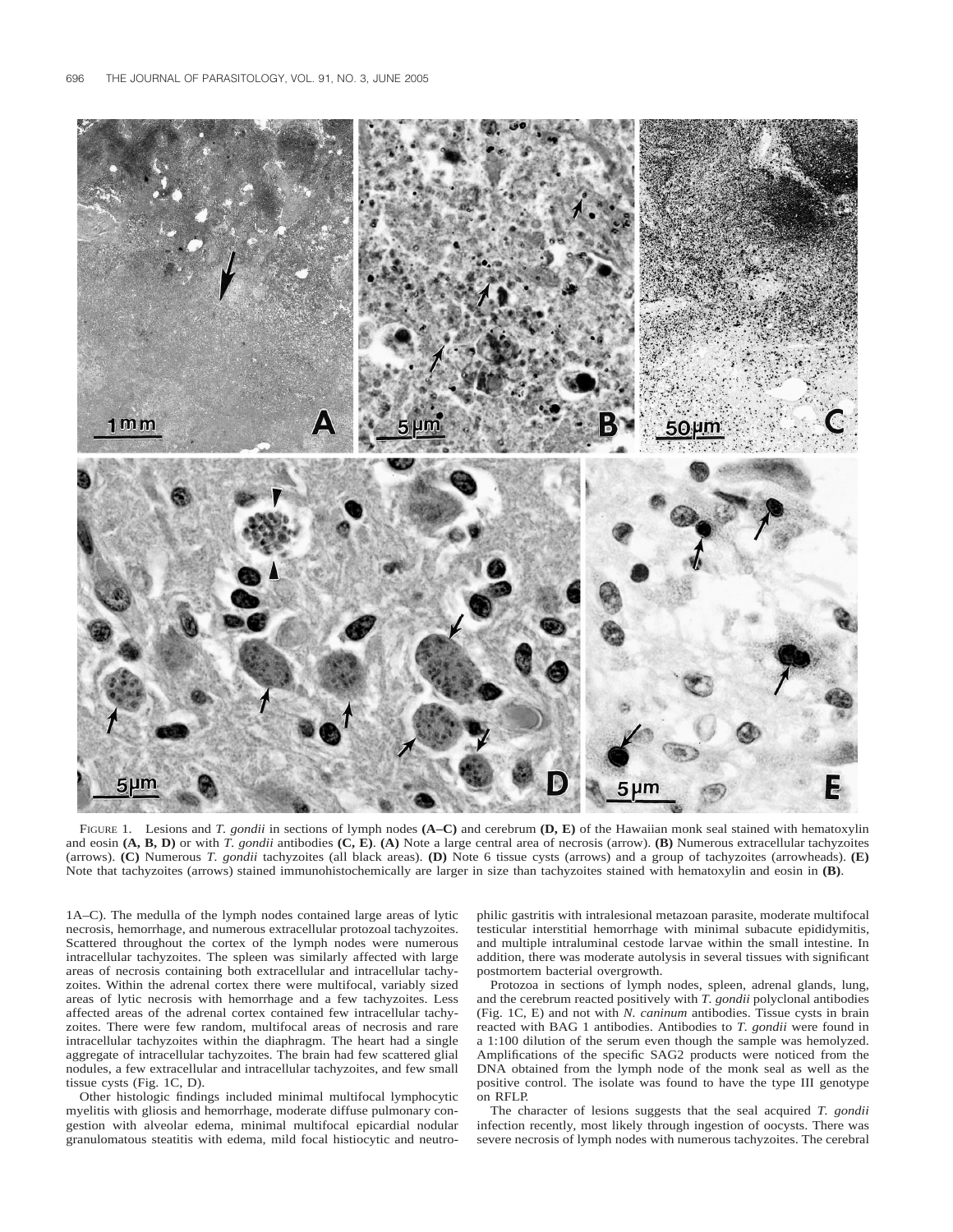lesions were localized, acute in nature, with only small tissue cysts present. In animals fed oocysts, initial lesions occur in the intestines and mesenteric lymph nodes, and some hosts can die before infection is established in the brain (Dubey and Beattie, 1988). Neural lesions are formed 2–3 wk after infection and initially consist of small areas of focal necrosis. With the passage of time, glial nodules are formed and tachyzoites begin to disappear from neural lesions.

The diagnosis of toxoplasmosis was confirmed in this animal immunohistochemically, by detection of antibodies, and DNA specific for *T. gondii*. The genotype of the isolate was found to be type III. All 48 isolates of *T. gondii* from sea otters genotyped thus far were either type II or a new genotype (Cole et al., 2000; Miller et al., 2004). The present case is the first indication of the presence of type III genotype in a marine mammal. It is also the first amplification of *T. gondii* DNA directly from the marine host. Previous data have been based on *T. gondii* isolates obtained by bioassay in cell culture or laboratory animals.

We thank Sean Hahn for his technical assistance.

#### **LITERATURE CITED**

- COLE, R. A., D. S. LINDSAY, D. K. HOWE, C. L. RODERICK, J. P. DUBEY, N. J. THOMAS, AND L. A. BAETEN. 2000. Biological and molecular characterizations of *Toxoplasma gondii* strains obtained from southern sea otters (*Enhydra lutris nereis*). Journal of Parasitology **86:** 526–530.
- DUBEY, J. P., AND C. P. BEATTIE. 1988. Toxoplasmosis of animals and man. CRC Press, Boca Raton, Florida, 220 p.
- ———, AND G. DESMONTS. 1987. Serological responses of equids fed *Toxoplasma gondii* oocysts. Equine Veterinary Journal **19:** 337– 339.
	- ———, M. M. GARNER, M. M. WILLETTE, K. L. BATEY, AND C. H. GARDINER. 2001. Disseminated toxoplasmosis in magpie geese (*Anseranas semipalmata*) with large numbers of tissue cysts in livers. Journal of Parasitology **87:** 219–223.
	- ———, R. ZARNKE, N. J. THOMAS, S. K. WONG, W. VAN BONN, J. W. DAVIS, R. EWING, M. MENSE, O. C. H. KWOK, K. B. BECKMEN, S. ROMAND, AND P. THULLIEZ. 2003. *Toxoplasma gondii*, *Neospora caninum*, *Sarcocystis neurona*, and *Sarcocystis canis*-like infections in marine mammals. Veterinary Parasitology **116:** 275–296.
- HOWE, D. K., S. HONORÉ, F. DEROUIN, AND L. D. SIBLEY. 1997. Determination of genotypes of *Toxoplasma gondii* strains isolated from

patients with toxoplasmosis. Journal of Clinical Microbiology **35:** 1411–1414.

LINDSAY, D. S., AND J. P. DUBEY. 1989. Immunohistochemical diagnosis of *Neospora caninum* in tissue sections. American Journal of Veterinary Research **50:** 1981–1983.

———, N. J. THOMAS, A. C. ROSYPAL, AND J. P. DUBEY. 2001. Dual *Sarcocystis neurona* and *Toxoplasma gondii* infection in a Northern sea otter from Washington state, USA. Veterinary Parasitology **97:** 319–327.

- MCALLISTER, M. M., S. F. PARMLEY, L. M. WEISS, V. J. WELCH, AND A. M. MCGUIRE. 1996. An immunohistochemical method for detecting bradyzoite antigen (BAG5) in *Toxoplasma gondii*-infected tissues cross-reacts with a *Neospora caninum* bradyzoite antigen. Journal of Parasitology **82:** 354–355.
- MILLER, M. A., I. A. GARDNER, C. KREUDER, D. M. PARADIES, K. R. WORCESTER, D. A. JESSUP, E. DODD, M. D. HARRIS, J. A. AMES, A. E. PACKHAM, AND P. A. CONRAD. 2002. Coastal freshwater runoff is a risk factor for *Toxoplasma gondii* infection of southern sea otters (*Enhydra lutris nereis*). International Journal for Parasitology **32:** 997–1006.
- -, A. PACKHAM, J. K. MAZET, K. D. HANNI, D. JESSUP, J. ESTES, R. JAMESON, E. DODD, B. C. BARR, L. J. LOWENSTINE, F. M. GULLAND, AND P. A. CONRAD. 2002. Evaluation of an indirect fluorescent antibody test (IFAT) for demonstration of antibodies to *Toxoplasma gondii* in the sea otter (*Enhydra lutris*). Journal of Parasitology **88:** 594–599.
- ———, M. E. GRIGG, C. KREUDER, E. R. JAMES, A. C. MELLI, P. R. CROSBIE, D. A. JESSUP, J. C. BOOTHROOYD, D. BROWNSTEIN, AND P. A. CONRAD. 2004. An unusual genotype of *Toxoplasma gondii* is common in California sea otters (*Enhydra lutris nereis*) and is a cause of mortality. International Journal for Parasitology **34:** 275– 284.
- RESENDES, A. R., S. ALMERÍA, J. P. DUBEY, E. OBÓN, C. JUAN-SALLÉS, E. DEGOLLADA, F. ALEGRE, O. CABEZÓN, S. PONT, AND M. DOMINGO. 2002. Disseminated toxoplasmosis in a Mediterranean pregnant Risso's dolphin (*Grampus griseus*) with transplacental fetal infection. Journal of Parasitology **88:** 1029–1032.
- THOMAS, N. J., AND R. A. COLE. 1996. The risk of disease and threats to the wild population. Endangered Species Update, Conservation and Management of the Southern Sea Otter. Special Issue **13**: 23– 27.

*J. Parasitol.,* 91(3), 2005, pp. 697–699  $©$  American Society of Parasitologists 2005

### **Trematodes Associated with Mangrove Habitat in Puerto Rican Salt Marshes**

**K. D. Lafferty, R. F. Hechinger**\***, J. Lorda**\***, and L. Soler**†**,** Western Ecological Research Center, United States Geological Survey, c/o Marine Science Institute, University of California, Santa Barbara, California 93106; \*Ecology Evolution and Marine Biology, University of California, Santa Barbara, California 93106; †Caribbean District, United States Geological Survey, GSA Center 651 Federal Drive, Suite 400-15 Guaynabo, Puerto Rico 00965. e-mail: Lafferty@lifesci.UCSB.edu

ABSTRACT: *Batillaria minima* is a common snail in the coastal estuaries of Puerto Rico. This snail is host to a variety of trematodes, the most common being *Cercaria caribbea* XXXI, a microphallid species that uses crabs as second intermediate hosts. The prevalence of infection was higher (7.1%) near mangroves than on mudflats away from mangroves (1.4%). Similarly, there was a significant positive association between the proportion of a site covered with mangroves and the prevalence of the microphallid. The association between mangroves and higher trematode prevalence is most likely because birds use mangroves as perch sites and this results in local transmission to snails.

A visit to the Center for Disease Control website on travelers' health underscores how parasite transmission can vary greatly from place to place, depending on environmental factors and the distribution of infective stages. In the present study, we investigated whether habitat (mangrove vs. mudflat) affected the prevalence of trematodes in snails. Transmission of trematodes to snails should be highest in habitats that support many final hosts (Hoff, 1941; Cort et al., 1960; Robson and Williams, 1970; Sousa and Grosholz, 1991; Sapp and Esch, 1994; Smith, 2001; Kube et al., 2002; Skirnisson et al., 2004). For example, infections in some snail species are more prevalent near the littoral zone where final hosts are more abundant (Sapp and Esch, 1994; Esch et al., 1997). Recently, Skirnisson et al. (2004) related spatial heterogeneity in the prevalence of larval trematodes infecting *Hydrobia ventrosa* to both biotic and abiotic variables; they assumed that these factors influenced attractiveness of the habitats for definitive hosts, which ultimately produced the observed spatial heterogeneity in infections in first intermediate hosts. Smith (2001) found that bird droppings were highest near dead mangroves, where birds perched, compared to mudflats. In California, however, direct associations occur between birds and trematodes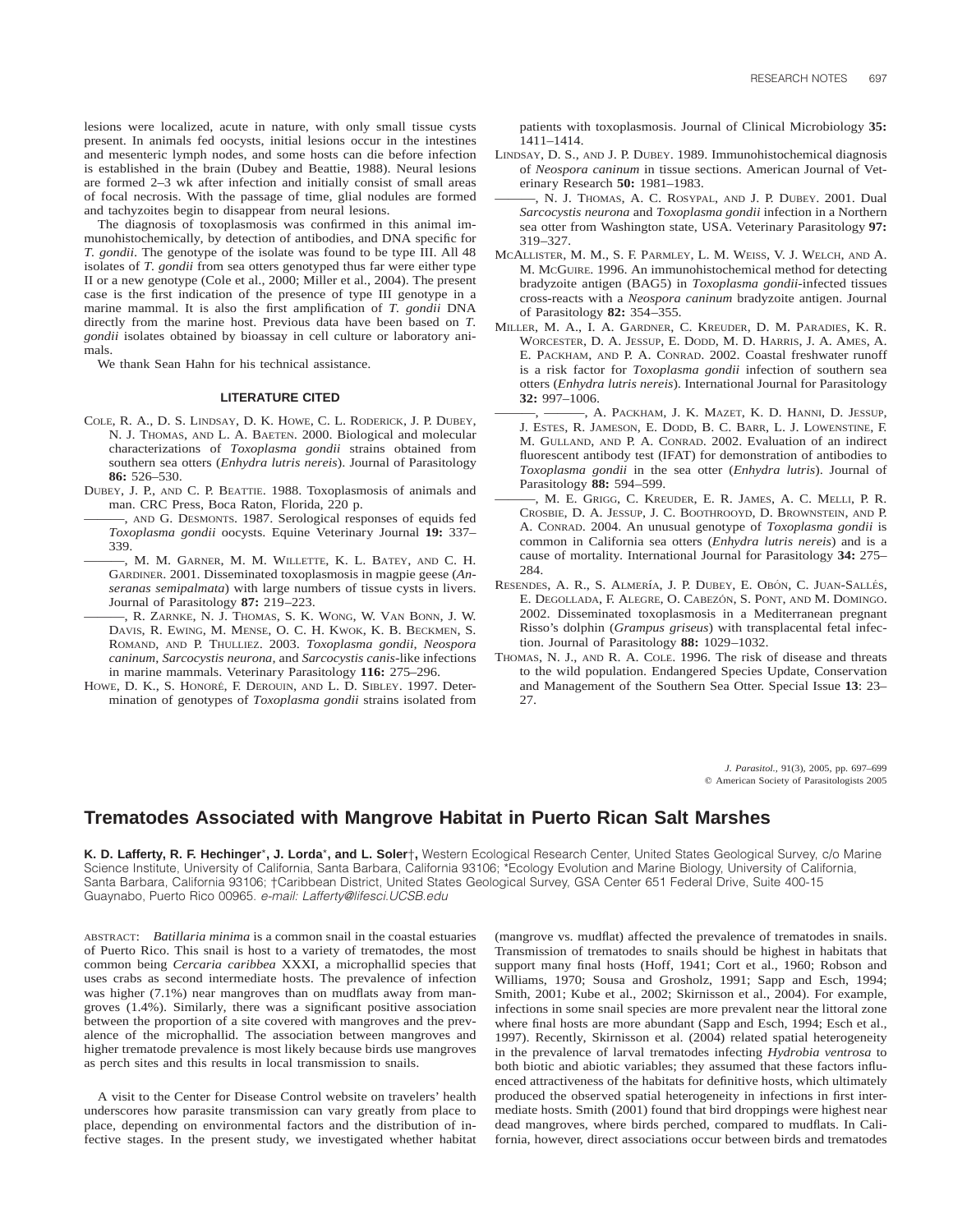in free-ranging *Cerithidea californica* snails (Hechinger and Lafferty, 2005). In turn, these perch areas had higher transmission of trematodes to caged *Cerithidea scalariformis*. However, the association between parasitism and habitat in free-ranging snails was more ambiguous, perhaps because movement of free-ranging snails blurred existing spatial patterns of parasite transmission between mangroves and mudflats.

The estuarine snail *Batillaria minima* is abundant in shallow coastal lagoons in Puerto Rico. We assessed the association between trematode prevalence in *B. minima* and the amount of mangrove habitat at a site. We expected that the habitat for birds provided by mangroves would lead to higher transmission of trematodes and this, in turn, would result in a higher prevalence of trematodes in snails collected near mangroves. The results were consistent with the prediction that snails from mangrove habitats had a higher prevalence of trematodes.

We sampled trematodes from snails at 2 estuaries (Las Salinas and Cabo Rojo) on the southern shore of the island of Puerto Rico. Collection took place during 22 and 23 February 2004 at Laguna de Las Salinas and Laguna de Cabo Rojo, respectively. Laguna de Cabo Rojo is located 55 km west of Laguna de Las Salinas and both lagoons have similar hydrogeological characteristics. The dominant plant around the stations at both lagoons was the red mangrove (*Rhizophora mangle*). The more halophilic white and black mangroves (*Laguncularia racemosa* and *Avicenia germinans*) were present, but less abundant. The button mangrove (*Conocarpus erectus*) and the ''tachuelo'' shrub (*Pictetia aculeata*) occured at Laguna de Las Salinas. Birds were nearly absent during our visit (primarily due to the season) and we were not able to directly establish associations between bird abundance and trematode abundance.

Seven sites were chosen for sampling at Las Salinas. All were at least 50 m apart. Two of the estuary sites were adjacent to large stands of mangroves. The rest were on exposed ''flats'' in the estuary (nearby mangroves were either sparsely distributed or only present as a narrow fringe bordering the lagoon). Nine sites were chosen at Cabo Rojo (a more pristine area). Again, all were at least 50 m apart. Two sites were adjacent to large natural stands of mangroves. One site was located at a mangrove nursery that had many PVC stakes and young mangroves. The remaining 6 sites were mudflats.

Site descriptions were further refined by characterizing the amount of vegetation from Ikonos satellite photos of the 2 estuaries (taken in 2001). We used Arc GIS to establish 25-m radius buffers around the center of each sampling station, and then digitized the vegetation within those zones. Based on field observations, the vast majority of the vegetation was mangrove with minor portions consisting of shrubs and other small trees. Two sites at Cabo Rojo had changed substantially since the 2001 image. At one, many of the mangroves had died. At the other (nearby), a mangrove restoration project was underway. We reclassified the vegetation at these sites based on direct visual estimates.

In general, 100 *Batillaria minima* snails were collected within 10 m of the center of each site. We intentionally targeted larger snails  $(>12$ mm) as estuarine snails are more likely to be exposed to parasites (Kuris, 1990). Snails were transported to the lab in nylon mesh bags and kept moist, until processing, with a daily short emersion in fresh seawater.

Each snail was measured by digital caliper to the nearest tenth of a mm. The shell of the snail was then cracked with a hammer, exposing the snail body. This was examined under a dissecting microscope for trematodes and the presence of gonad tissue. Infections were apparent as cercariae swimming in the dish and/or as sporocyst and redial stages in the visceral mass (typically, intramolluscan stages occurred where gonad tissue would normally be, adjacent to the digestive gland in the posterior shell spire). Trematodes were examined using a compound microscope and identified according to Cable (1956).

The data were analyzed to address what factors explained significant amounts of variation in parasitism among sites. Parasitism, the dependent variable, was expressed as a nominal variable (infected or uninfected) and analyzed with a logistic general linear model using JMP 5.0.1 software (by SAS, Cary, North Carolina). The following independent variables were used in the model to determine whether any had an independent association with parasitism: estuary (Las Salinas or Cabo Rojo), habitat (flat vs mangrove), and snail size. The complete model was run initially and inspected for significant effects and interactions among the independent variables.

After analyzing the data, it became apparent that vegetation was an



FIGURE 1. Association between trematode prevalence in the snail *Batillaria minima* (vertical axis) and mangrove cover (horizontal axis) in 2 Puerto Rican estuaries ( $R^2 = 0.48$ ,  $P = 0.003$ ).

important factor affecting parasites. We then used the percent cover of mangroves in the 25-m radius around the collection site as a continuous variable to replace the categorical habitat variable previously used. In addition to a logistic model using individual snails as replicates, we conducted a simple linear correlation analysis using sites as replicates.

From Las Salinas, 700 *B. minima* were dissected for parasites and 3.2% were infected. The average size of the snails was  $14.4 \pm 1.4$  mm  $(\pm sD)$  and 45% of the uninfected snails showed evidence of gonad development. From Cabo Rojo, 815 *B. minima* were dissected for parasites and 3.7% were infected. The average size of the snails was 14.1  $\pm 1.1$  mm and 52% of the uninfected snails showed evidence of gonad development.

Three species of trematodes were found in *B. minima*. Only 1 species of trematode was found in each infected snail. The most common (96% of infected snails) was *Cercaria caribbea* XXXI Cable (1956) (a microphallid species that we experimentally determined uses crabs as second intermediate hosts (R. Hechinger, unpubl. obs.), and probably uses birds as final hosts). A xiphidiocercaria described by Cable (1956) as *Cercaria caribbea* XXXIII (probably a renicolid species that uses mollusks or polychaetes as second intermediate host and birds as final hosts) was found from a single snail (*Cercaria caribbea* XXXIII was more common on the outer shore of the estuary; data not shown). A third cercaria, an undescribed oculoleptocercogymnocephalus distome cercaria, was found in a single snail from Cabo Rojo. The taxonomic affinities of this species are unknown, but it may use fish as final hosts.

The statistical analysis of infections in *B. minima* showed no significant interactions among independent variables. Estuary was not significantly associated with parasitism and was dropped from the final model. In the final model, snail size (1 df, Chi square  $= 8.5$ ,  $P = 0.0035$ ) and habitat type (1 df, Chi square = 24.2,  $P \le 0.0001$ ) were significantly associated with parasitism. Snails accumulate infections over time and, therefore, larger snails were more likely to be infected than were small snails. Snails from sites near mangroves had a higher prevalence of infection (7.1%) than did snails from mudflats (1.4%).

Using percent vegetation as a variable in place of habitat gave similar results. Estuary was not significant (df 1, Chi square  $= 0.55$ ,  $P = 0.46$ ), and vegetation was positively associated with parasitism (df 1, Chi square  $= 23.13$ ,  $P \le 0.0001$ ). There was no significant interaction between estuary and percent vegetation, indicating that the relationship between vegetation and parasitism was the same in each estuary. The latter analysis uses snails as replicates but the most appropriate unit of replication is arguably the site. For this reason, we also addressed the association between vegetation and parasitism by correlating the prevalence of parasitism at a site against the percent vegetation at a site. A positive association resulted (Fig. 1, 16 sites,  $R^2 = 0.48$ ,  $P = 0.003$ ).

The distribution of trematodes in snails at 2 Puerto Rican estuaries is associated with the distribution of mangroves. This result has a logical interpretation. The most common invertebrate (other than snails) visible on these flats is the fiddler crab *Uca rapax rapax.* Second intermediate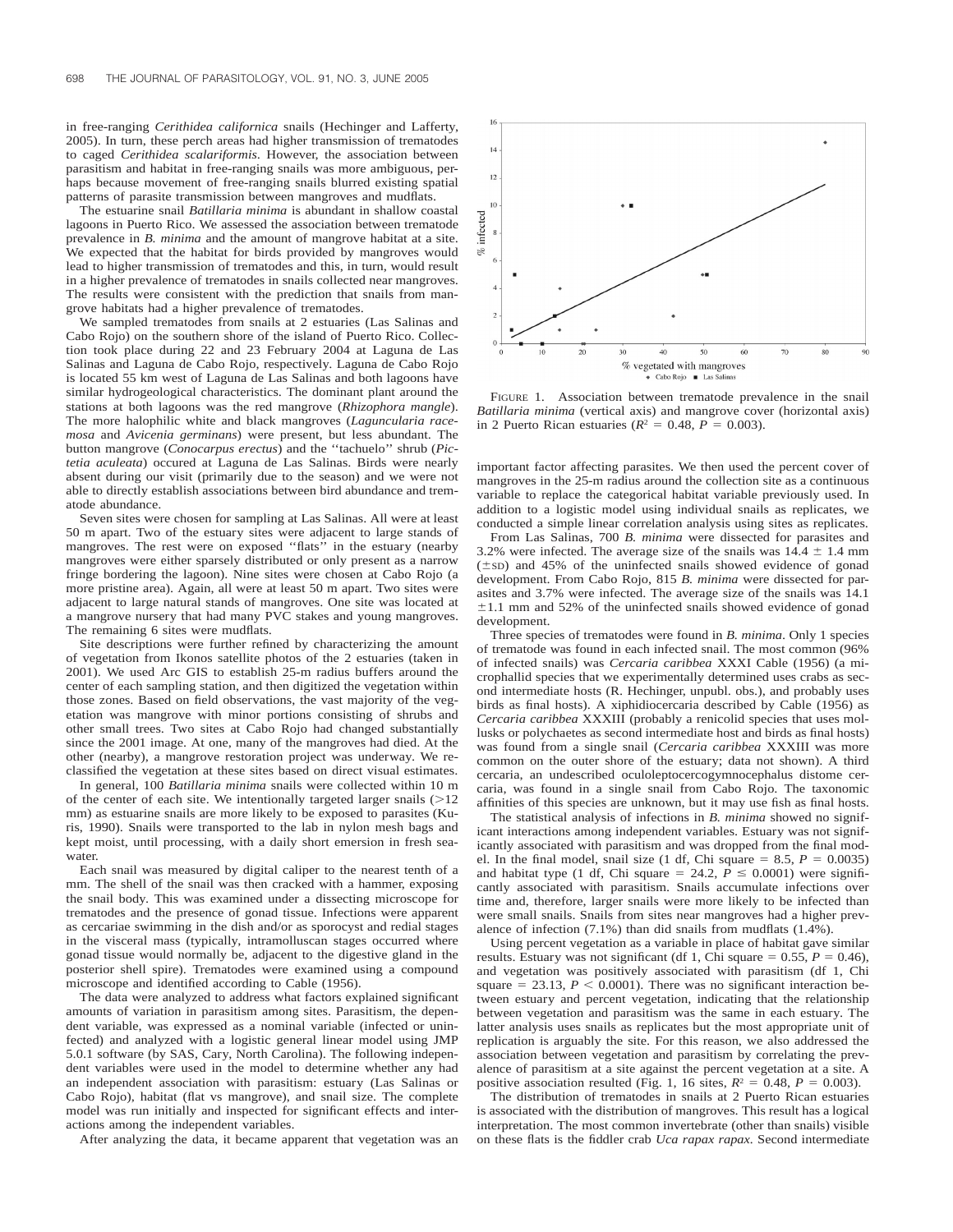hosts, such as fiddler crabs, are infected by trematode stages that swim from snails. Birds become infected with trematode adults when they forage on prey, like fiddler crabs, that are infected with trematode metacercariae. After the trematodes mature in the birds, they pass their eggs with the birds' excreta and these eggs may then infect nearby snails. The distribution of birds' feces and, therefore, infections to snails, is probably higher in roosting areas such as mangroves. The highest prevalence of trematodes occurred at the mangrove nursery site, suggesting that this area provided roosting or foraging habitats for birds. This is consistent with the study by Smith (2001), which found direct associations between bird abundance at dead mangrove perches and trematode prevalence in caged snails. However, Smith (2001) found no such association between birds and parasitism in free-ranging snails. In contrast, we found that snail movement did not fully obscure associations between habitat and parasitism. This could occur if *B. minima* moves less or lives shorter than *C. scalariformis* or could be a result of larger distances between sampling sites (our sites were  $>50$  m apart while Smith's were  $>10$  m apart).

L. Mababa assisted with logistics and sampling. This manuscript has also benefited from support received from the National Science Foundation through the NIH/NSF Ecology of Infectious Disease Program (DEB-0224565), and a grant from the U.S. Environmental Protection Agency's Science to Achieve Results (STAR) Estuarine and Great Lakes (EaGLe) program through funding to the Pacific Estuarine Ecosystem Indicator Research (PEEIR) Consortium, U.S. EPA Agreement #R-882867601. However, it has not been subjected to any EPA review and therefore does not necessarily reflect the views of the Agency, and no official endorsement should be inferred.

#### **LITERATURE CITED**

- CABLE, R. M. 1956. Marine cercariae of Puerto Rico, *In* Scientific survey of Porto Rico and the Virgin Islands. Vol. XVI-Part 4, R. W. Miner (ed.). New York Academy of Sciences, New York, New York, p. 491–577.
- CORT, W. W., K. L. HUSSEY, AND D. J. AMEEL. 1960. Seasonal fluctuations in larval trematode infections in *Stagnicola emarginata angulata* from Phragmites flats on Douglas Lake. Proceedings of the Helminthological Society of Washington **27:** 11–12.
- ESCH, G. W., E. J. WETZEL, D. A. ZELMER, AND A. M. SCHOTTHOEFER. 1997. Long-term changes in parasite population and community structure: A case history. American Midland Naturalist **137:** 369– 387.
- HECHINGER, R. F., AND K. D. LAFFERTY. 2005. Host diversity begets parasite diversity: bird final hosts and trematodes in snail intermediate hosts. Proceedings of the Royal Society of London, B. (In press.)
- HOFF, C. C. 1941. A case of correlation between infection of snail hosts with *Cryptocotyle lingua* and the habits of gulls. Journal of Parasitology **27:** 539.
- KUBE, J., S. KUBE, AND V. DIERSCHKE. 2002. Spatial and temporal variations in the trematode component community of the mudsnail *Hydrobia ventrosa* in relation to the occurrence of waterfowl as definitive hosts. Journal of Parasitology **88:** 1075–1086.
- KURIS, A. K. 1990. Guild structure of larval trematodes in molluscan hosts: prevalence, dominance and significance of competition, p. 69–100. *In* Parasite communities: Patterns and processes, G. W. Esch, A. O. Bush, and J. M. Aho (eds.). Chapman and Hall, London, U.K., p. 491–577.
- ROBSON, E. M., AND I. C. WILLIAMS. 1970. Relationships of some species of Digenea with the marine prosobranch *Littorina littorea* (L.) I. The occurrence of larval Digenea in *L. littorea* on the North Yorkshire Coast. Journal of Helminthology **44:** 153–68.
- SAPP, K. K., AND G. W. ESCH. 1994. The effects of spatial and temporal heterogeneity as structuring forces for parasite communities in *Helisoma anceps* and *Physa gyrina*. American Midland Naturalist **132:** 91–103.
- SKIRNISSON, K., K. GLAKTIONOV AND E. KOZMINSKY. 2004. Factors influencing the distribution of digenetic trematode infections in a mudsnail (*Hydrobia ventrosa*) population inhabiting salt marsh ponds in Iceland. Journal of Parasitology **90:** 50–59.
- SMITH, N. F. 2001. Spatial heterogeneity in recruitment of larval trematodes to snail intermediate hosts. Oecologia **127:** 115–122.
- SOUSA, W. P., AND E. D. GROSHOLZ. 1991. The influence of habitat structure on the transmission of parasites. *In* Population and community biology series: Habitat structure: the physical arrangement of objects in space, S. S. Bell, E. D. Mccoy, and H. R. Mushinsky (eds.). Chapman and Hall, New York, New York, p. 300–324.

*J. Parasitol.,* 91(3), 2005, pp. 699–701  $©$  American Society of Parasitologists 2005

## **Effects of High Pressure Processing on Infectivity of Toxoplasma gondii Oocysts for Mice**

**David S. Lindsay, Marina V. Collins**\***, Carly N. Jordan, George J. Flick**\***, and J. P. Dubey**†**,** Center for Molecular Medicine and Infectious Diseases, Department of Biomedical Sciences and Pathobiology, Virginia-Maryland Regional College of Veterinary Medicine, Virginia Tech, 1410 Prices Fork Road, Blacksburg, Virginia 24061-0342; \*Department of Food Science and Technology, Virginia Tech, Blacksburg, Virginia 24061; †USDA, Animal Parasite Diseases Laboratory, Beltsville, Maryland 20705. e-mail: lindsayd@vt.edu

ABSTRACT: High pressure processing (HPP) has been shown to be an effective non-thermal method of eliminating non-spore forming bacteria from a variety of food products. The shelf-life of the products is extended and the sensory features of the food are not or only minimally effected by HPP. The present study examined the effects of HPP using a commercial scale unit on the viability of *Toxoplasma gondii* oocysts. Oocysts were exposed from 100 to 550 MPa for 1 min in the HPP unit and then HPP treated oocysts were orally fed to groups of mice. Oocysts treated with 550 MPa or less did not develop structural alterations when viewed with light microscopy. Oocysts treated with 550 MPa, 480 MPa, 400 Mpa, or 340 MPa were rendered noninfectious for mice. Mice fed oocysts treated with no or 100 to 270 MPa became infected and most developed acute toxoplasmosis and were killed or died 7 to 10 days after infection. These results suggest that HPP technology may be useful in the removal of *T. gondii* oocysts from food products.

*Toxoplasma gondii* is an important parasite of humans and other

warm-blooded animals. There are about 1,500,000 cases of toxoplasmosis in the United States each yr and about 15% of those infected have clinical signs (Mead et al., 1999; Jones, Kruszon-Moran et al., 2001). Congenital toxoplasmosis has long been recognized because of the devastating results it can have on the infected fetus (Jones, Lopez, et al., 2001). Toxoplasmosis is also a frequent and fatal complication in patients with AIDS or those that receive organ transplantation (Soave, 2001). The annual economic impact of toxoplasmosis in the human population in the United States is about \$7.7 billion (Buzby and Roberts, 1996). It is not yet possible to determine if tissue cysts in meat or oocysts from cats are the main source of human infection in the United States.

High pressure processing (HPP) has been shown to be an effective non-thermal means of eliminating non-spore forming bacteria from a variety of food products (see Tewari et al., 1999). The shelf-life of the products is extended and the sensory features of the food are not or only minimally effected by HPP. Other advantages of HPP over tradi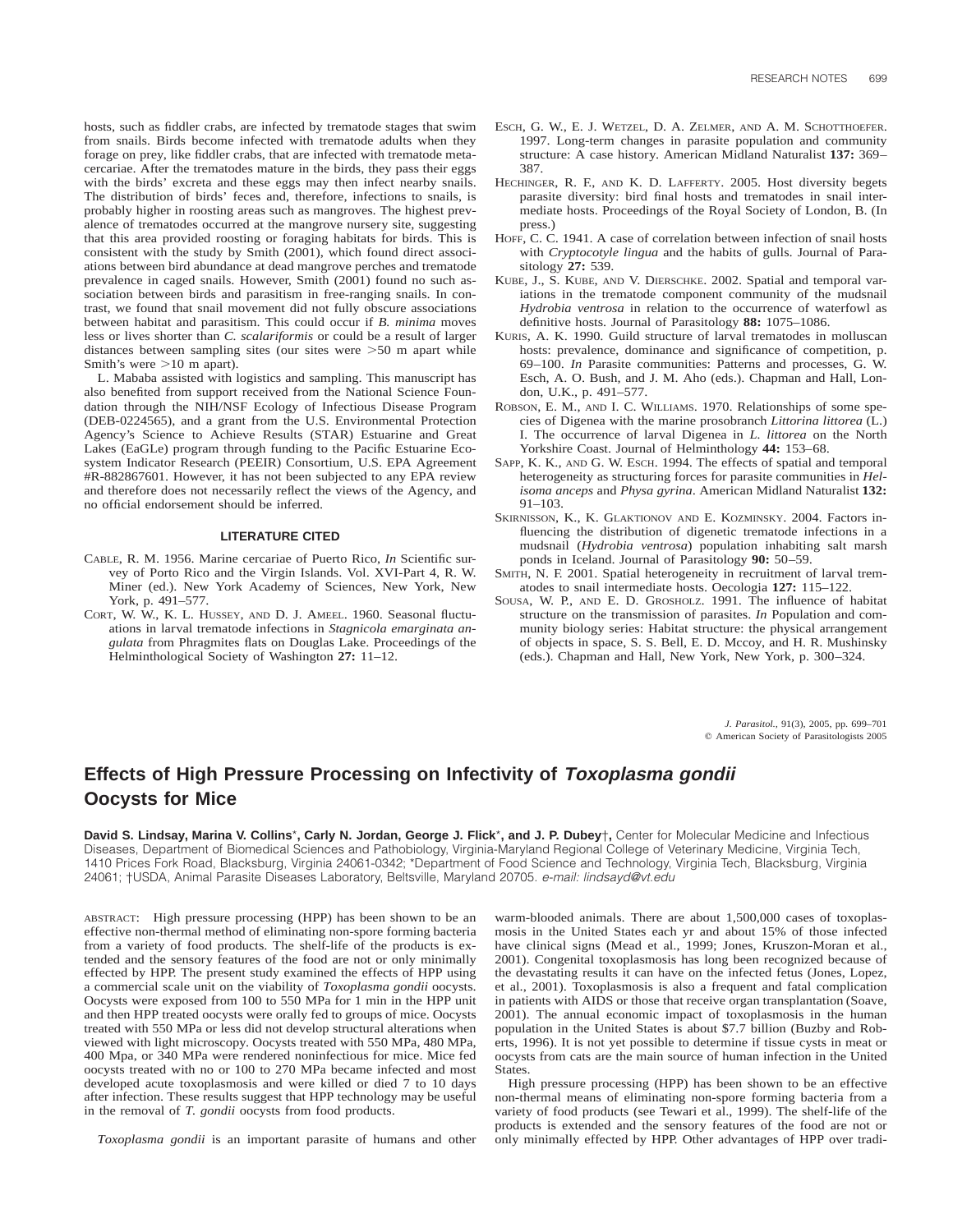tional thermal processing include reduced processing times; minimal heat damage; retention of freshness, flavor, texture, and color; no vitamin C loss; no undesirable changes in food during pressure-shift freezing due to reduced crystal size and multiple ice-phase forms; and minimal undesirable functionality alterations (see Tewari et al., 1999).

Little has been done with parasites and HPP. Ohnishi et al. (1992, 1994) determined that pressures of greater than 200 MPa  $(1 \text{ MPa} =$ 145 psi 5 10 bar 5 9.87 atm) killed 8-wk-old *Trichinella spiralis* larvae. Gamble et al. (1998) determined 55 to 60 MPa did not kill all *T. spiralis* larvae in pork tenderloin or diaphragm. Treatment at 200 MPa for 10 min at temperatures between 0 and 15 C kills *Anisakis simplex* larvae with a lack of motility being used as an indicator of larval death (Molina-Garcia and Sanz, 2002). Dong et al. (2003) found HPP effective in killing *A. simplex* in salmon but that the pressures and exposure times needed to reach 100% killing caused a significant change in the color of treated salmon fillets. Slifko et al. (2000) examined the effects of 550 MPa on *Cryptosporidium parvum* oocysts in apple and orange juice. They determined that a 1 min exposure at 550 MPa was 100% effective in decreasing infectivity of oocysts for cell cultures. The present study was done to determine the effects of HPP on oral infectivity of treated *T. gondii* oocysts for mice.

A *T. gondii* naïve cat was fed tissues from a naturally infected chicken from New England containing tissue cysts of *T. gondii* (Dubey et al., 2003). The cat was housed and infected in a cat colony at the United States Department of Agriculture, Animal Parasite Diseases Laboratory, Beltsville, Maryland (Dubey, 1995). Feces containing unsporulated oocysts were collected, sporulated and purified using Sheather's sugar solution, and the suspension of purified oocysts sent on cool packs to the Center for Molecular Medicine and Infectious Diseases, Department of Biomedical Sciences and Pathobiology, Virginia-Maryland Regional College of Veterinary Medicine, Virginia Tech, Blacksburg, Virginia. Oocysts were counted in a hemocytometer and dose of oocysts administered to mice (Table I) were based on visual counts.

Groups of 2 each, female, CD-1 mice were used to determine the effects of high hydrostatic pressure treatment on the infectivity of *T. gondii* oocysts. All mice were orally fed control or HHP treated oocysts using animal feeding needles. Impression smears were made from the mesentric lymph nodes or lungs of mice that died and were examined unstained by light microscopy for tachyzoites. Five to 8 wk post-inoculation (PI), all surviving mice were bled from the retro-orbital plexus, serum collected, and assayed for antibodies to *T. gondii* in a modified direct agglutination assay (Dubey and Desmonts, 1987). The brains from all mice were examined for *T. gondii* tissue cysts by squash preparations. Oocysts exposed to various HPP treatments were examined using an Olympus BX60 microscope equipped with differential contrast optics.

Oocysts were placed in Hanks' balanced salt solution (HBSS) (Experiment 1), or distilled water (Experiments 2–4) in sealable leak proof bags. The bags were manually compressed to force out air and then sealed with a sealing machine. The bags were placed in additional bags and vacuum-sealed. The vacuum-sealed bags were used for HPP. All studies were done in a Quintus food press QFP 35L–600 (Flow International Corporation, Kent, Washington). Mice were each fed  $5 \times 10^4$ to  $4 \times 10^6$  HPP treated oocysts (Table I). Control samples were handled in the same manner but placed in the treatment tank of the HPP unit and not exposed to HPP treatment.

No alterations were seen in the structure of sporozoites or sporocysts in oocysts exposed to any of the HPP treatments in any of the experiments. The walls of oocysts exposed to HPP treatment also appeared normal.

All control mice in all experiments developed acute toxoplasmosis and all died or were killed when ill except for 1 mouse in experiment 1. This mouse was *T. gondii* brain tissue cyst positive when examined 8 wk PI. Pressures of 340 MPa or above were effective in rendering oocysts nonviable. Treatment of oocysts using HPP at 100 MPa, 140 MPa, 200 Mpa, or 270 MPa for 1 min did not cause a reduction in infectivity for mice (Table I).

Pressures of 550 MPa are routinely reached by commercial HPP machines. The current study indicates that HPP at 340 MPa for 1 min can be used to inactivate *T. gondii* oocysts. As mentioned previously, little work has been done on HPP and parasite inactivation. The results of our study are similar to those reported by Slifko et al. (2000) for *C. parvum* oocysts in apple and orange juice and 550 MPa for 1 min.

| Pressure<br>(in MPa) | Exposure<br>time* | No. oocysts<br>fed/mouse | No. fed/No.<br>infected† |
|----------------------|-------------------|--------------------------|--------------------------|
| Experiment 1         |                   |                          |                          |
| 550                  | 60                | $5 \times 10^4$          | 2/0                      |
| 480                  | 60                | $5 \times 10^4$          | 2/0                      |
| 400                  | 60                | $5 \times 10^4$          | 2/0                      |
| 340                  | 180               | $5 \times 10^4$          | 2/0                      |
| 340                  | 120               | $5 \times 10^4$          | 2/0                      |
| 340                  | 90                | $5 \times 10^4$          | 2/0                      |
| 340                  | 60                | $5 \times 10^4$          | 2/0                      |
| $\overline{0}$       | $\Omega$          | $5 \times 10^4$          | 2/2                      |
| Experiment 2         |                   |                          |                          |
| 550                  | 60                | $5 \times 10^5$          | 2/0                      |
| 480                  | 60                | $5 \times 10^5$          | 2/0                      |
| 400                  | 60                | $5 \times 10^5$          | 2/0                      |
| 340                  | 60                | $5 \times 10^5$          | 2/0                      |
| $\overline{0}$       | $\theta$          | $5 \times 10^5$          | 2/2                      |
| Experiment 3         |                   |                          |                          |
| 270                  | 60                | $5 \times 10^4$          | 2/2                      |
| 200                  | 60                | $5 \times 10^4$          | 2/2                      |
| 140                  | 60                | $5 \times 10^4$          | 2/2                      |
| 100                  | 60                | $5 \times 10^4$          | 2/2                      |
| $\overline{0}$       | $\theta$          | $5 \times 10^4$          | 2/2                      |
| Experiment 4         |                   |                          |                          |
| 550                  | 60                | $4 \times 10^6$          | 2/0                      |
| 550                  | 60                | $2 \times 10^6$          | 2/0                      |
| 550                  | 60                | $1 \times 10^6$          | 2/0                      |
| 550                  | 60                | $5 \times 10^5$          | 2/0                      |
| $\boldsymbol{0}$     | $\theta$          | $5 \times 10^5$          | 2/2                      |

\* Exposure time in sec.

† Number of mice fed oocysts/number of mice positive for *T. gondii.*

High pressure is able to inactivate or destroy prokaryotic and eukaryotic cells because it affects biochemical molecules required for metabolism. Timson and Short (1965) reported that proteins are denatured under hydrostatic pressures. Pressure induces a decrease of protein volume as well as denaturation. As widely recognized, conformational changes of protein by pressure strongly depend on the volume effect caused by hydration (Ishizaki et al., 1995). Pressure has a volume decreasing effect and disrupts hydrophobic interactions (Balny and Masson, 1993). High pressure can result in the denaturation of proteins and their gelatinization. High pressure denaturation of several proteins, ovalbumin, bovine serum albumin, and beta-lactoglobulin, was assessed by spectrofluorometry, specific rotation analysis, and differential scanning calorimetry and compared with heat and chemical denaturation. In all cases, the denaturation caused by high pressure was similar to that caused by the cleavage of hydrogen bonds with urea or guanidine hydrochloride. The studies showed that hydrogen bonds holding together alpha-helical structures broke down, resulting in an unfolding of the protein chains (Hayakawa et al., 1996). Recent research has demonstrated that pressure levels above 100–200 MPa often induce on proteins the dissociation of oligomeric structure into their subunits, partial unfolding and denaturation of monomeric structures, protein aggregation, and protein gelation (Mozhaev et al., 1996; Heremans et al., 1997). The pressure from which these modifications appear, depend on the treated samples, temperature, and protein concentration. Research on the effects of high pressure on enzyme activities have clearly demonstrated that high pressure can affect the three dimensional structure of enzyme molecules leading to their irreversible inactivation. Numerous data have been elaborated on the kinetic inactivation parameters and kinetic model fitting pressurized isolated enzymes (Lemos et al., 1999).

Biomembranes have also been identified as a site affected by pressure

TABLE I. Experimental protocol and results of high-pressure processing on the infectivity of sporulated *Toxoplasma gondii* oocysts for mice.